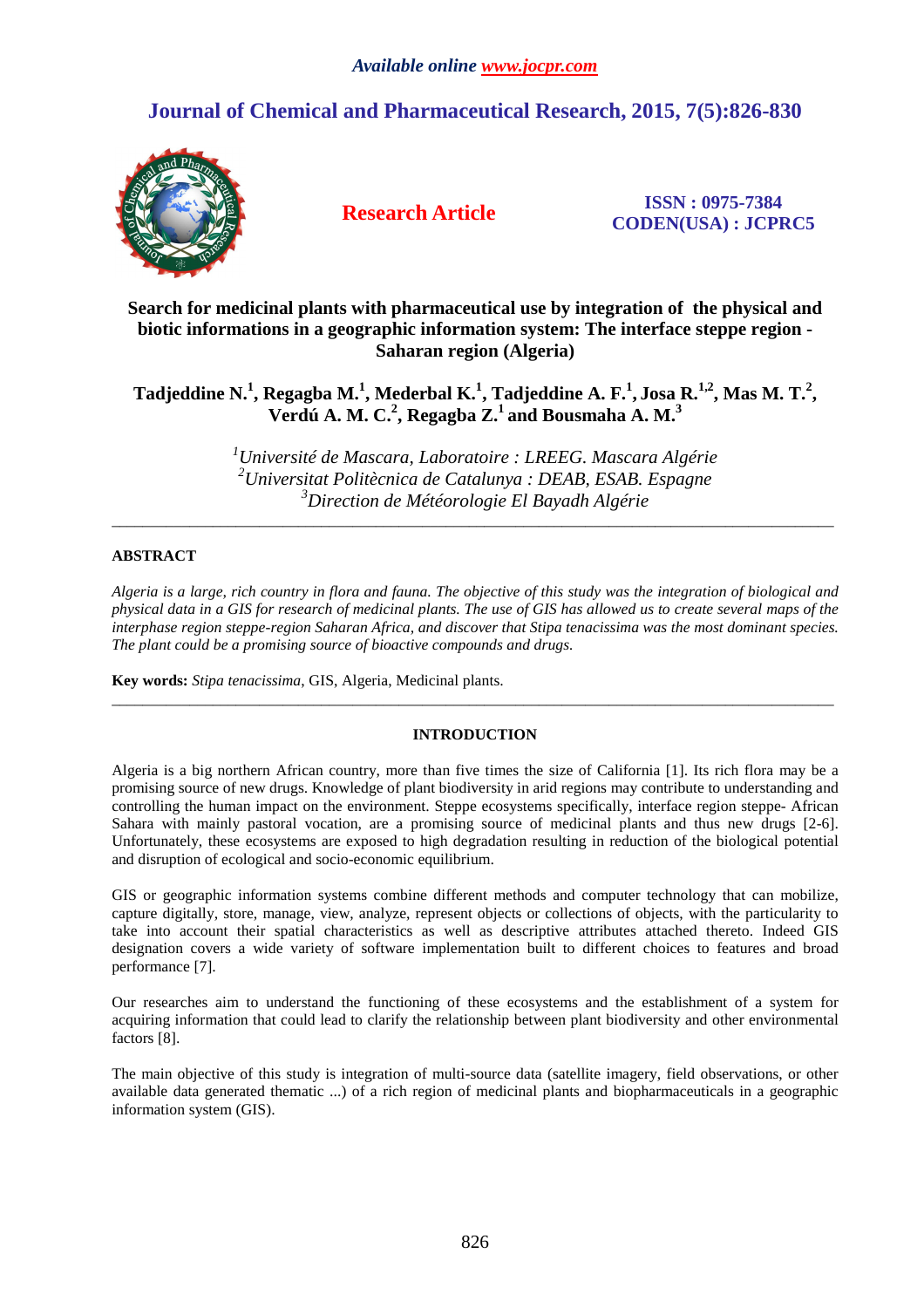#### **EXPERIMENTAL SECTION**

*\_\_\_\_\_\_\_\_\_\_\_\_\_\_\_\_\_\_\_\_\_\_\_\_\_\_\_\_\_\_\_\_\_\_\_\_\_\_\_\_\_\_\_\_\_\_\_\_\_\_\_\_\_\_\_\_\_\_\_\_\_\_\_\_\_\_\_\_\_\_\_\_\_\_\_\_\_\_*

For our study, we chose the steppe pre-Saharan interface region in western Algeria. This territory represents a biologically and ecologically particular entity. Our study area is divided into six stations, established and chosen in two transects North-South and East-West. Sites were located by Global Positioning System (GPS) and a Staff Map Scale  $1/50,000$  or  $1/25,000$  of the study area was used. Data processing was performed by the Software Map Info Professional (8-5 Original Version) [9].

Functional analysis involved accessing data (requests) and representations (maps, cartographic edition) and the use of a library of map symbols specific to the study area. We then looked for GIS solution, it consists of critical examination of various possible technical scenarios for the application and, secondly, the choice of good prototype for the application with, in particular, the choice of program (s) as MapInfo.

Finally we proceeded to data modelling to translate the real world with all its complexity in data structures by checking the documents to be scanned (graphics plans); fixing of scanning parameters such as resolution; choosing the recording format; timing scanned image; indexing and fitting scanned boards; vectorization, either manual or automatic. Furthermore, we've carried out the collection of data necessary for the achievement of expected results as previously described [10].

### **RESULTS AND DISCUSSION**



Geographical situation of the study area is shown on maps at different scales (fig 1).

**Figure 01. Goegraphical localization of the study aeria**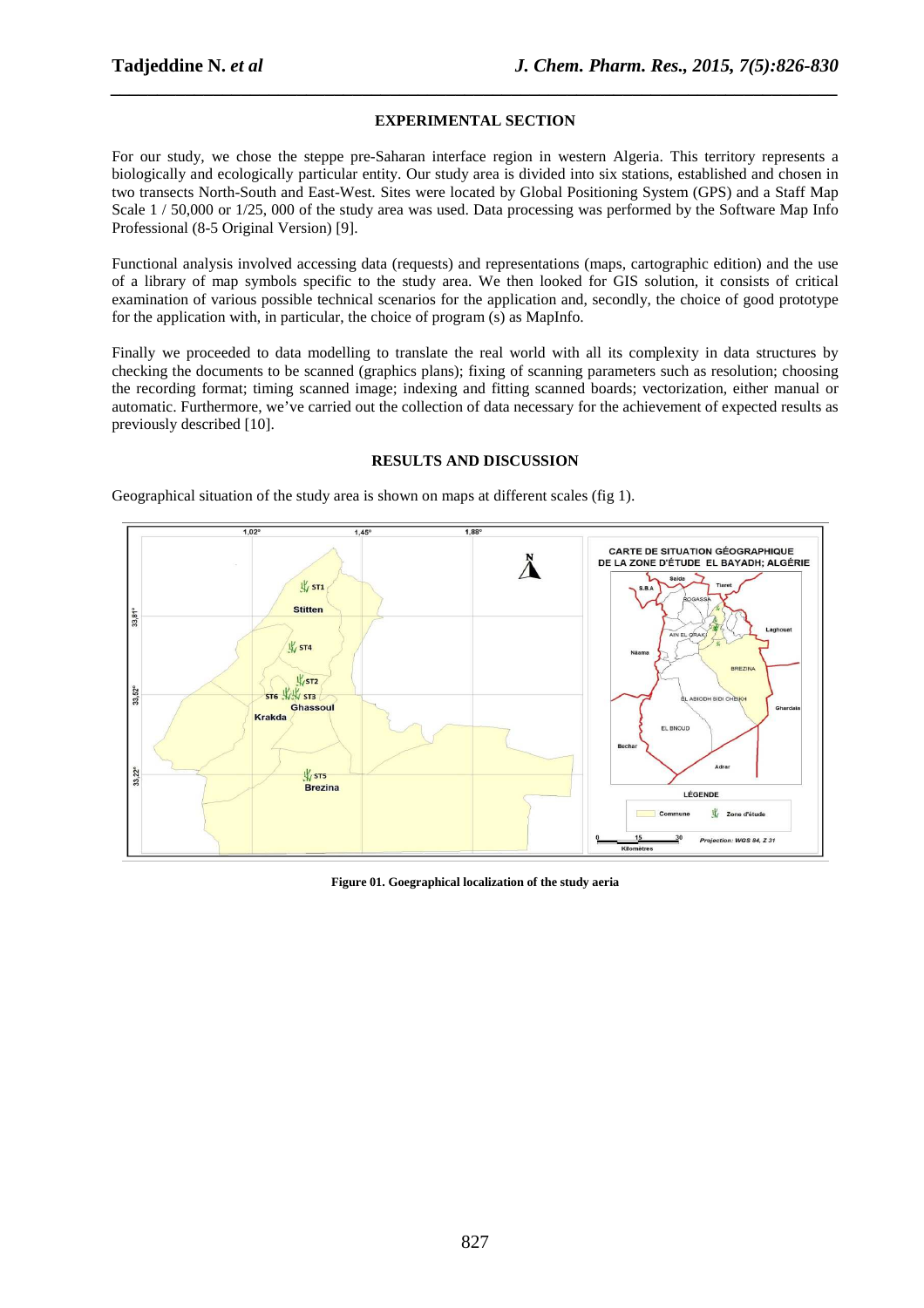

*\_\_\_\_\_\_\_\_\_\_\_\_\_\_\_\_\_\_\_\_\_\_\_\_\_\_\_\_\_\_\_\_\_\_\_\_\_\_\_\_\_\_\_\_\_\_\_\_\_\_\_\_\_\_\_\_\_\_\_\_\_\_\_\_\_\_\_\_\_\_\_\_\_\_\_\_\_\_*

**Figure 02. Slopes map of the study aeria** 

With the GIS processes we obtained in a short time an image containing the value of all the slopes (Fig.02). The slope informs us, plus the profile, the greater or lesser ability to runoff the land. The slope class 0-3% characterizes all funds valleys, plains and plateaus. This class demonstrates the stability of the ground with a low risk of erosion. The slope class 3-6% characterizes the plateau land or low hills foothills. The slopes of 6-12% class most often characterized foothills areas that are an extension of mountains of the study area. These are usually courses and forest land courses (light scrub). Erosion risks are present with onset of signs caused by overland flow [11].

The study area is characterized by high altitudes (1100 m on average), the highest reaches 1200 m and lower range between 1000 and 1100 m. These findings show that the irregularities are unimportant (Fig 03). This space is characterized by arid climate, low rainfall, irregularity and the harmful effects of sirocco. Substrate is relatively encrusted with limestone dominance generating only low horizons. The latter are severely affected by wind erosion. Relief of the study area is quite diverse since it differs from the plains, plateaus and mountainous area. Thus, physiogeographic regions are characterized [12].



**Figure 03. Contour map of the study area** 

The effect of exposure is particularly important and is reflected in the difference between the north side and south side of the mountains, or between the two sides of a valley when the latter has a generally east –west direction. The presence of a cliff facing south protects lands in his foot against the north winds, concentrates the light and determines a significantly warmer local climate than the rest of the study area [10].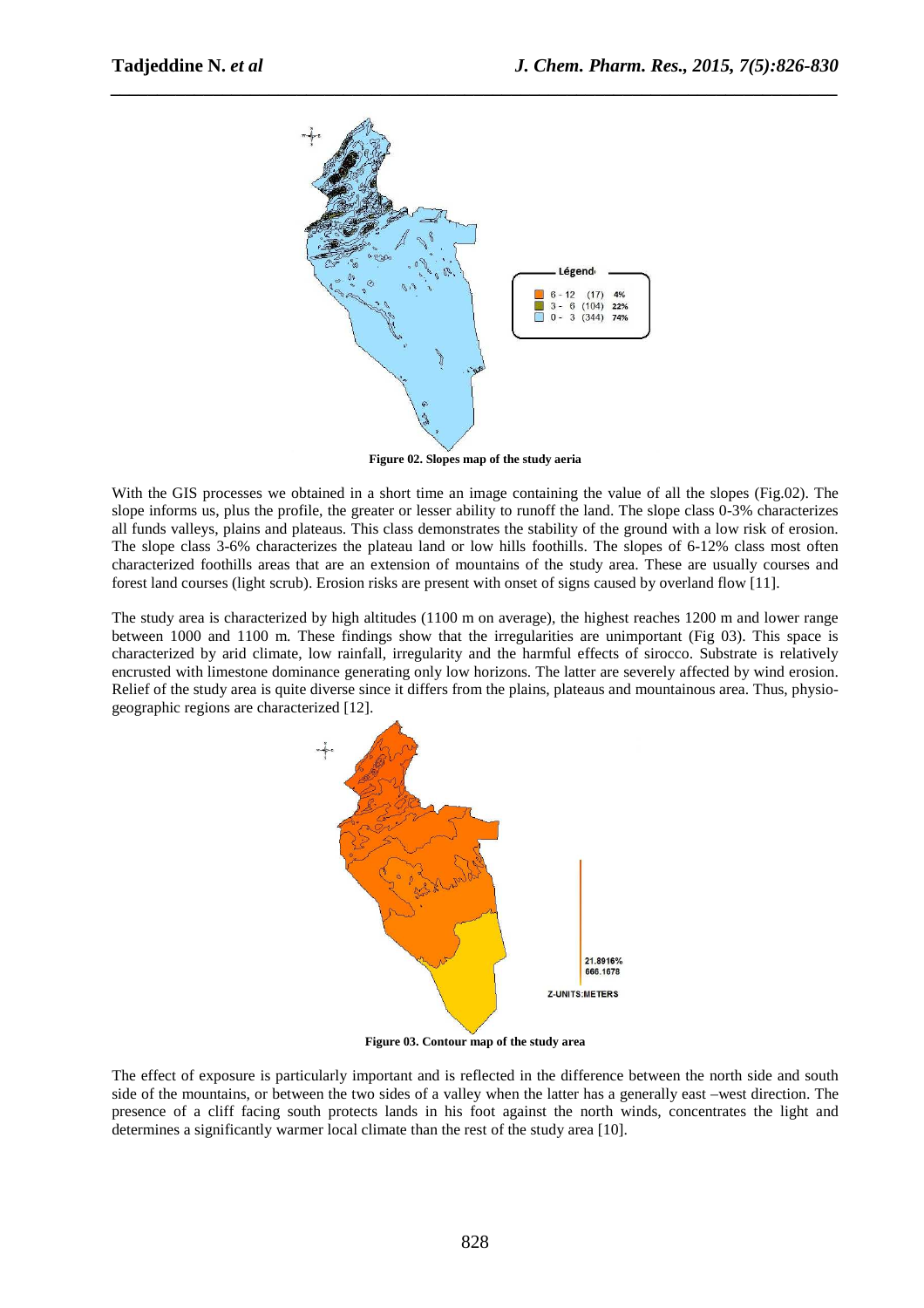

*\_\_\_\_\_\_\_\_\_\_\_\_\_\_\_\_\_\_\_\_\_\_\_\_\_\_\_\_\_\_\_\_\_\_\_\_\_\_\_\_\_\_\_\_\_\_\_\_\_\_\_\_\_\_\_\_\_\_\_\_\_\_\_\_\_\_\_\_\_\_\_\_\_\_\_\_\_\_*

**Figure 04. Exposure map of the study area** 

We noticed the predominance of clear and dense scrub trees, consisting of Aleppo pine forests. It is appropriate to note the dominance of hardy species characteristics of the semi-arid bioclimatic stage. Interestingly, we found that Alfa, *Stipa tenacissima*, is the most dominant species in these forest areas (Fig 05). It has been reported that the plant possess an anti-crystallisation Calcium Oxalate Urolithiasis activity [13]. *Stipa tenacissima* is a rich source of lignins with promising potentials. Indeed, lignins of *Stipa tenacissima* have shown a high antioxidant capacity over a range of concentrations that are not harmful to normal human cells [14]. Promising anticancer properties of Soda lignin, dioxane lignin and milled lignin from the plant have been demonstrated [15].



**Figure 05. Distribution of forests and** *Stipa tenacissima* **in the study area** 

#### **CONCLUSION**

At the end of our work, we were able to create maps using a GIS and effectively inexhaustible source of information in a reasonable time, this allows us to offer a development model for the rational use of space (soil and vegetation). The most important finding of the present study was the importance of *Stipa tenacissima* in the study area, as a source of bioactive compounds and pharmaceutical substances to valorize.